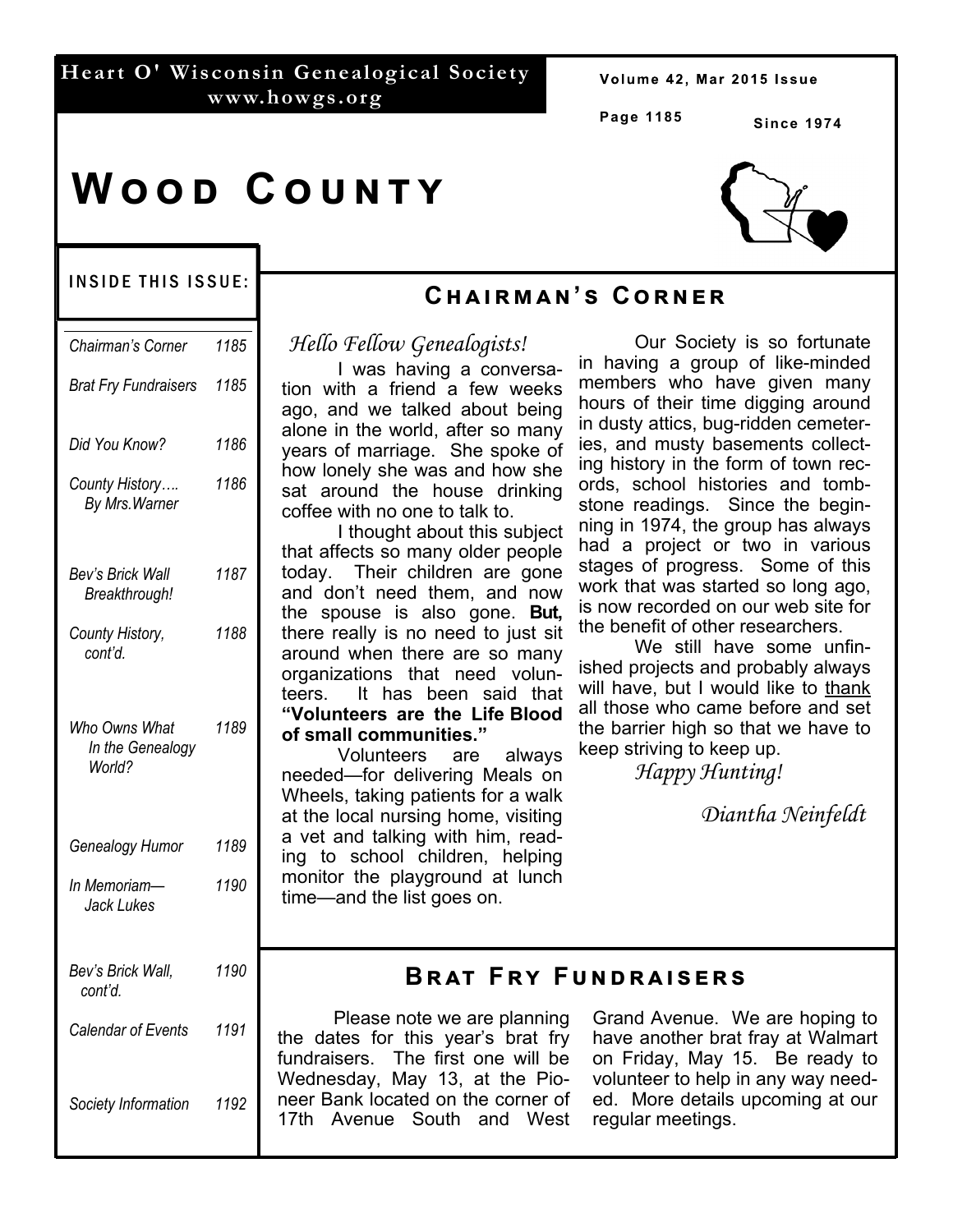# **DID YOU Kඖඟ?**

 .Do you know what small community in Central Wisconsin had a college in the early 1900s? The college picked this small settlement because it "is practically the geographical center of Wisconsin surrounded by a network of railroads, it is convenient to larger cities and towns. Morally, the town is above the average. Here, located upon a farm of 500 acres in the most fertile section of the state, the school is especially founded to meet the need of our home missionaries' children and all worthy young people of limited means, giving the rare opportunity of earning an education." Believing that a college is not simply a place to make scholars, this school aims at making manly men and womanly women.

 The school was the Northwest Collegiate Institute which was located in Sherry, Wisconsin! It opened its doors in 1906 and a student had to have \$125 for the year's education. Dormitories were available for students to live in. It put Sherry on the map!

# $C$ **OUNTY HISTORY GIVEN IN PAPER BY MRS. WARNER**

*The following is taken from the March 22, 1927, Issue of the Wisconsin Rapids Daily Tribune.* 

 At a recent meeting of the Sunnyside Community Club, Mrs. W. H. Warner appeared on the program with a well-prepared paper dealing with early historical facts about Wood County, and especially the southern end, with special reference to the settlement of the rich dairy country around what is now known as Rudolph. Mrs. Warner was asked to furnish this office with a copy of her paper from that evening and it is reprinted herewith. Most of the data contained therein is taken from early diaries kept as keepsakes by old families near Rudolph. These diaries form the most authentic records available from those pioneer times and make very interesting reading for the present generation of people, who know more about seven bearing crankshaft motor cars with vanity cases for all, than was ever dreamed of in those days, long ago.

 Wood County was named after Joseph Wood, father of Frank and George Wood of Wisconsin Rapids. He came to this section of the state in 1848.

#### **First Dwelling**

 The first dwelling in Wood County was built in 1831 by Daniel Whitney. It was a log house built about 10 miles below what was called Whitney Rapids. This house was built on the east side of the river opposite the Nekoosa-Edwards paper mill. Mrs. Whitney was the first white woman to live in Wood County.

 The first sawmill in the county was built at Whitney Rapids. Mr. Whitney hired A. B. Sampson, a millwright, to build the mill. The latter had come from Keipville, New York, in 1837. He rode a horse from there to Chicago. Horses were almost a novelty at that time. He was offered a trade of 15 lots in Chicago, in what is now the heart of Chicago's busiest business district. He considered his horse worth more so rode on to Green Bay. Here the animal was sold for \$125. At Green Bay he hired out to Daniel Whitney. The price of the horse would have bought 100 acres of virgin timberland in those days.

 Whitney hired two Indians with a canoe to take Mr. Sampson to Whitney Rapids. They went down the Fox River as far as Portage, carried the canoe across the mile of land to the Wisconsin River, then up that river to a point opposite the present site of the city of Nekoosa.

 H. A. Sampson, the first white child born in the county, was born at Whitney Rapids, on March 1, 1842.

 The first school in the county was established in Centralia by J. S. Hurlbut, a Methodist minister.

 The first residential physician was a Dr. Whitney.

 *(Cont'd on Page 1188) (Cont'd from page 1186)* 

#### **Crossed on Ferry**

In those days they crossed the river on a ferry at a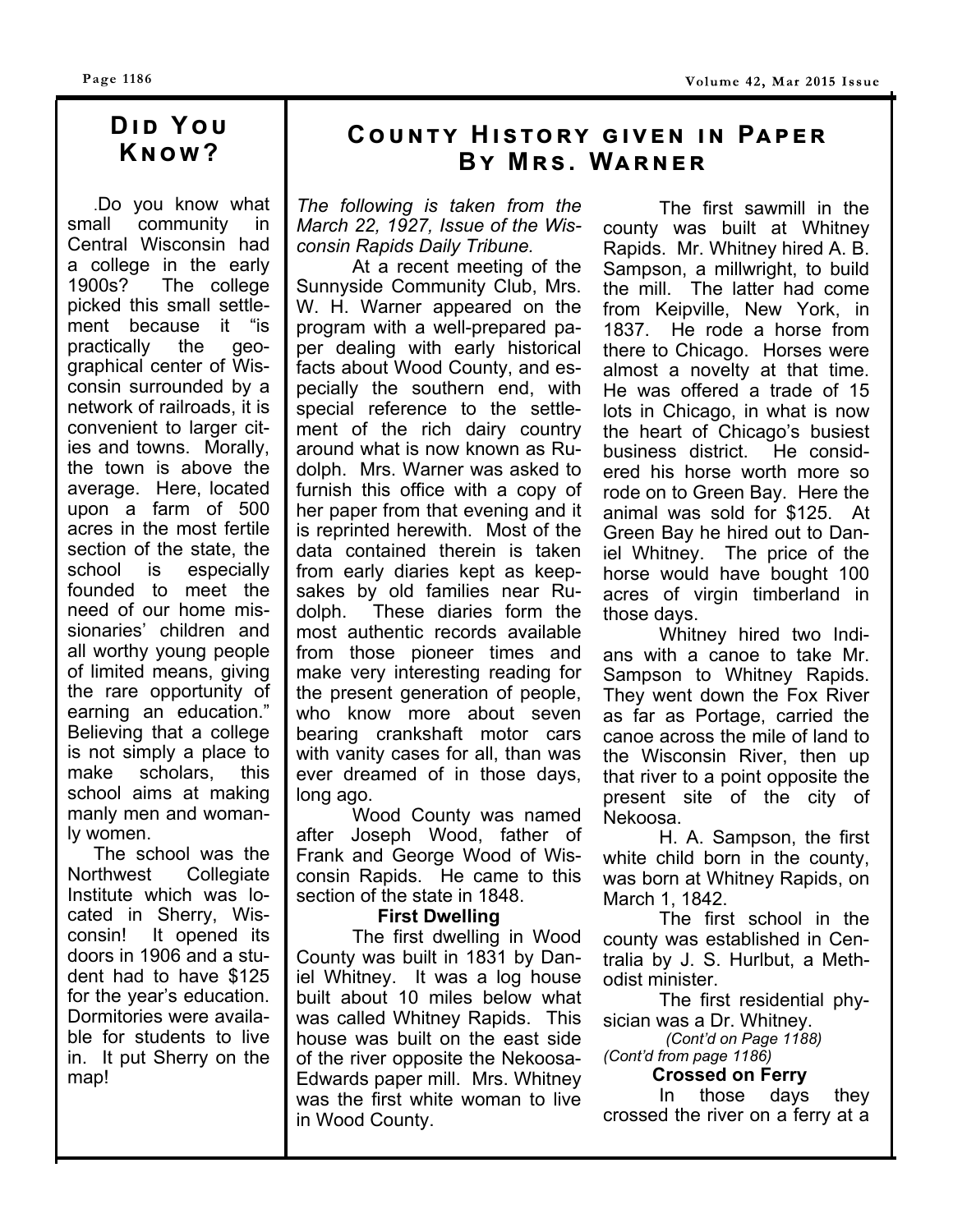### **BEV'S BRICK WALL BREAKTHROUGH!**

 In 2012 one of my husband's cousins from Minnesota contacted me, saying he would like to replace Joe Gotz's tombstone at St. Mary's Cemetery in Auburndale, Wisconsin. He said his stone was illegible and I remembered it as being in pieces. I told him I could take care of that since I was closer to the cemetery. Joe Gotz is my husband's great-grandfather. His second wife was my husband's greatgrandmother.

 In 2013 I decided I better get going on that project. I'd happened to meet the owner of Marshfield Monument at a college function in July. He said he had a stone that had come in by mistake. It was gray granite and was not as highly polished as the stones are today. He thought it would be a nice new stone for Joe while still having a vintage look. I asked him to save me the pieces of the broken stone when they put the new stone up.

 When I told my husband Bob this, he wondered out loud (and rather loud) why I would want the pieces. What was I going to do with them? I said I would store them with my great-great-grandfather Isreal Sweet's tombstone (which is in our son's machine shop).

 On Tuesday, September 3, 2013, Marshfield Monument called and said they had set the stone in the cemetery. They also had the pieces of the old tombstone and were wondering when I would be there to pick them up. I said I would stop by that very day as we were headed to Marshfield anyway. On the way to Marshfield, Bob and I stopped by St. Mary's Cemetery to take a look at the new stone. It was awesome!

 Once we got to the monument place, we were directed to the back parking lot as the pieces were still in the trailer behind their truck. In the trailer were multiple pieces of tombstone. One of the workers picked up Joe's stone and showed me that. It was in one piece, rather small, and the German script was hard to read. They then put the stone in the back of my van. The workers then started gathering up the other pieces to put in my van also. I asked what they were. They said they had been on Joe's plot with the other stone. One of the pieces had his name on also. They showed me the piece. I pointed out the words above the name Joseph Gotz. They were German and said "Frau von" meaning "Wife of". So they immediately put the other pieces together to form the stone as it would have been.

 Where the stone had broken, was the name "Anna". The stone reads "Anna, Frau von Joseph Gotz, Died 11 June 1886, Aged 31 Years." Written in German at the bottom of the stone was "Blessed Are Those Who Die in the Lord." Since the breaks went through the name Anna, it made it difficult to see the name. This was unbelievable! Here was the tombstone of Anna, Joe Gotz's first wife!

 Here's a little background on Joe Gotz and his first wife, Anna. Joe Gotz, his wife Anna, and their two sons, Joseph and Carl, came to Auburndale from Eisenstein, now in the Czech

Republic, in the year 1884. I looked at the end of the list to see if she might have died on board ship. Her name was not listed. I could not find her death in the church records or the Wood County, Wisconsin, death records either. So then I was thinking she might have died on the way from New York to Wisconsin.



 My husband's aunt tells the story that Joe had hired Barbara Dillinger to care for his boys after his first wife Anna died. Most likely after pressure from perhaps her father, the local gossip, etc., he married Barbara on September 1, 1886, at St. Mary's Catholic Church in Auburndale, WI. Barbara was 18 years old and Joe Gotz was 35 at the time of their marriage.

*(Cont'd on Page 1190)* 

#### *(Cont'd from Page 1187)*

Their union was blessed with four more children. Then in 1892 the Marshfield Times newspaper stated that Joe Gotz, the village blacksmith, died, leaving a "wife and six children."

The church records show an empty place next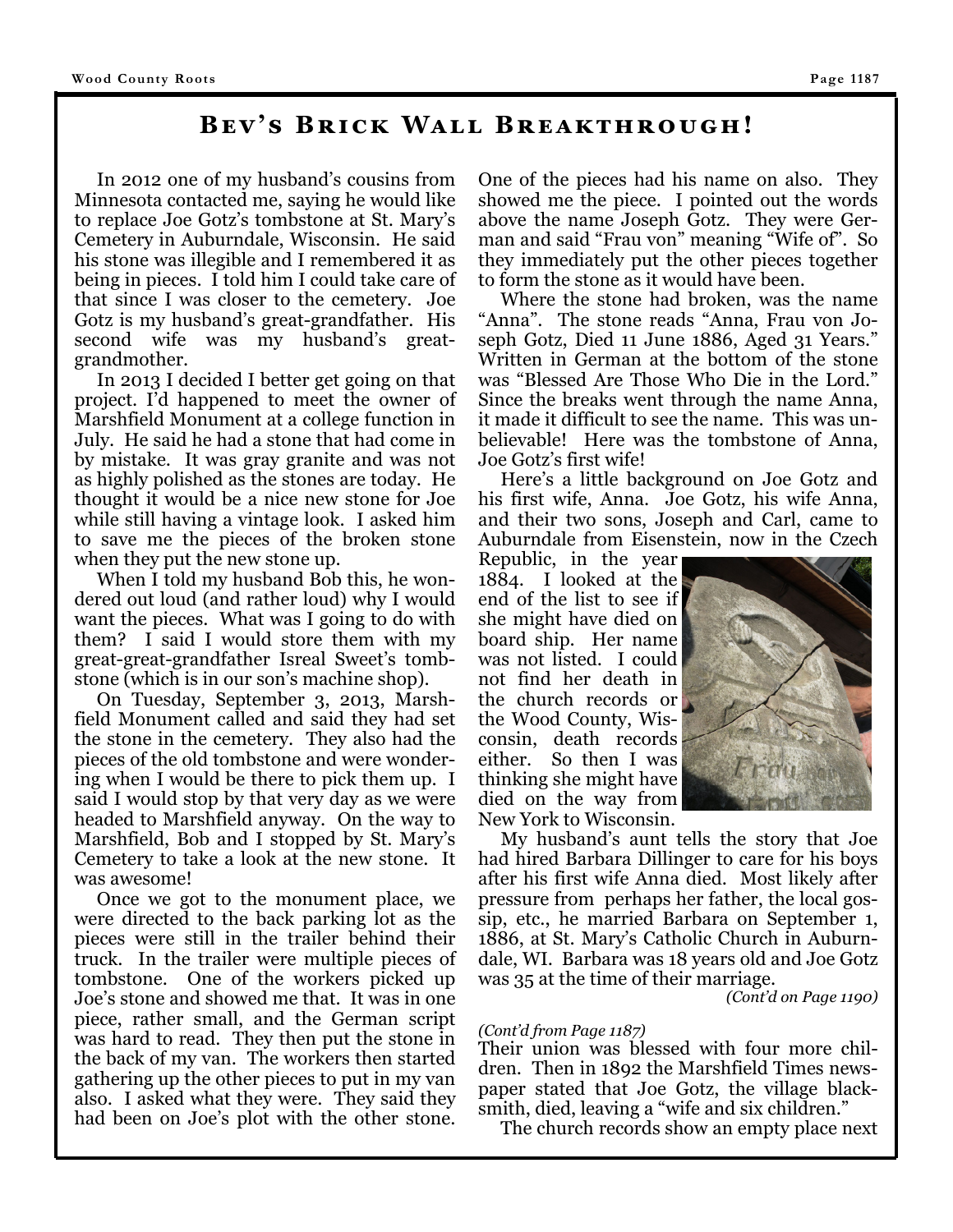#### **Page 1188**

#### $C$  **COUNTY HISTORY, CONT'D.**

point near where the Herschleb Bakery now stands in Wisconsin Rapids. They used ropes to pull the ferry across. The ferry was run by Eusibe LaVigne, father of James LaVigne, present County Treasurer. Two boys in a playful mood stole the ropes one night and used them to string fish nets. The ferry was laid up nearly a week. The fun proved to be costly, as each of the boys paid \$20 and costs.

 Three foot bridges have been built across the river at Wisconsin Rapids; a wooden bridge was built in 1866; the iron bridge in 1889, and the present concrete one in 1921.

 The town of Rudolph was established October 8, 1856, through a petition started by Francis Harkness. It was named after Fred Rudolph Hecox, the first white boy born in the town. He was born on what is now known as the Forman Farm. Anna Harkness Garrison was the first white girl born in the town. The records show that the first persons to file claims in Rudolph were John Draper, Paul Kingston, and H. K. Fay. They filed together in 1840 in Section 33. This is now known as the Welsh place.

 Among the next persons to file was Francis Harkness. This was in 1854. He built the first house and made the first clearing in the Town of Rudolph. No one knew exactly where the lines were and Francis Harkness built his house near a spring about four rods southwest of Rezin's line. He cleared about five acres of land. About one acre of this is the little three-cornered piece of land on the Rezin place. Another acre is on the T. A. Anderson farm, and three acres on his own place, now the Warner farm. He was lucky enough to have built the house on his own land.

#### **Road Followed River**

 The first road to Rudolph came out of Wisconsin Rapids along Third Avenue near the log piles, following the river past Redings and Staeges, turned north past the Welsh place, past Hamm's, through Lessig's farm, through the stone quarry, across Schmick's place, through the Brahmsteadt place, and came out on the cross road near the Brahmsteadt and Buschbom line, crossed the Joe Walloch forty,

and went into Sigel on the Walloch and Nash line. The road followed the high ridges. The second road branched off near the stone quarry crossed the McCarthy farm, and went north as far as the Clark & Scott mill. They had no bridge across the creek. The creek was forded. No bridge was built because the creek was used for floating logs each spring. The last log drive down Mosquito Creek was taken by Jim Rouhan in 1888.

 The first school house in Rudolph was an old log building on the Harkness farm, near the northwest corner. This school house burned. School was held in an old house across the road on what is now the Nash place. The next school house in this school district was a frame building on the Forman place, then the Richard Rezin place. This school house was moved south on the corner of the Robert Hofschild farm in 1903. The old building was replaced by a brick building in 1916.

 Mr. Hecox was the first teacher of which there are any records in this district. He taught in the frame building on the Rezin farm. He was paid \$40 per month. This was in 1876.

 Among the oldest settlers in this community were Francis Harkness, Mr. Hecox, Dan Rezin, Dick Shay, Horton and Tom Whitman, Swain Lindahl, Ira Parkhurst, and Eusibe LaVigne.

*And so the story goes. Stay tuned to the next issue for the remainder of Mrs. Warner's speech. She goes on to recite funny stories about Dick Shay. This is a nice concise story about Wood County, and especially about Rudolph. I hope those with Rudolph roots enjoy this article. The Editor*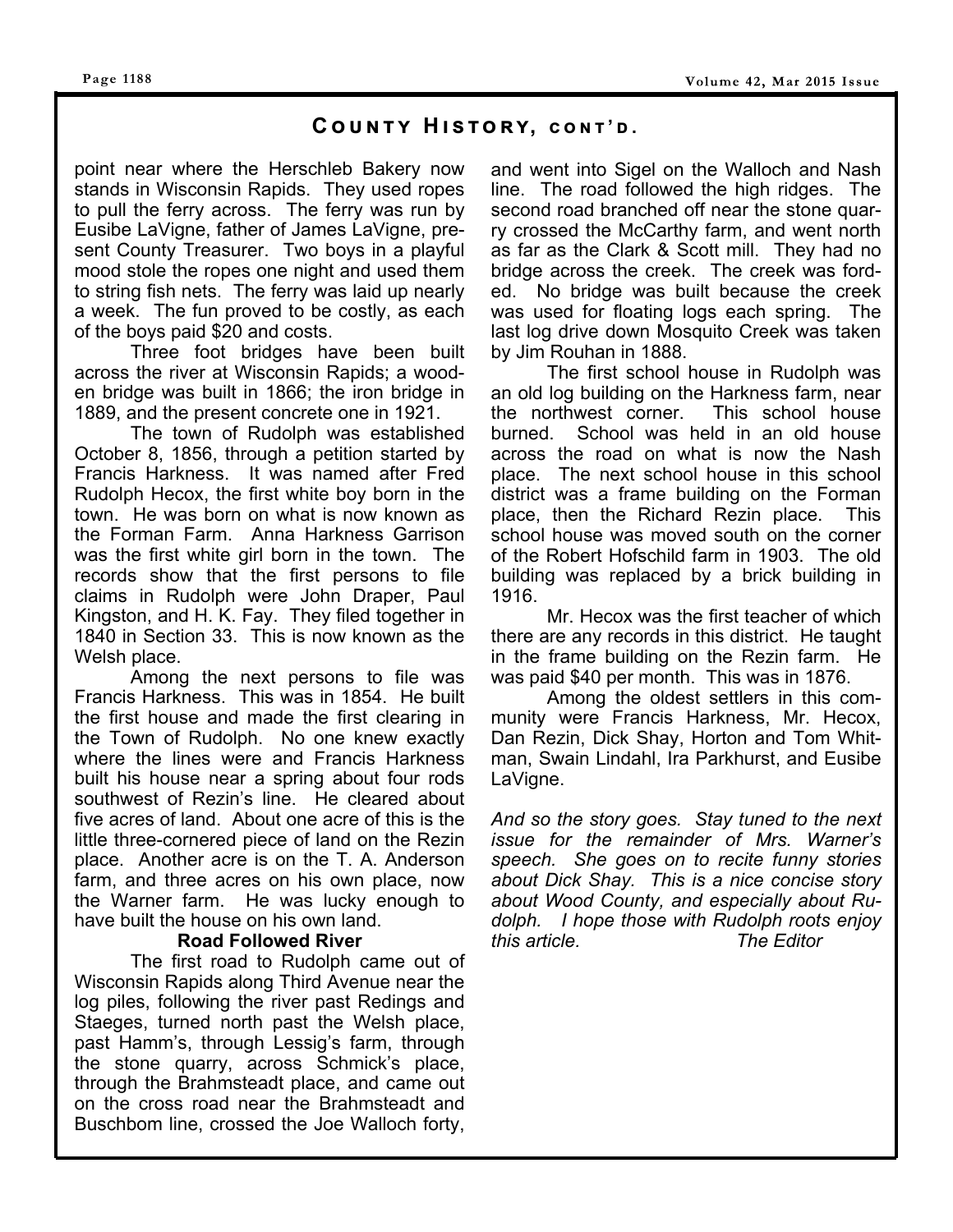### **WHO OWNS WHAT IN THE GENEALOGY WORLD?**

The Milwaukee County Genealogical Society Reporter, Volume 46, No. 1, February 2015, reported on this article about how consolidation is affecting the on -line genealogy resources we all use. The article comes from an Australian user but the sections on Ancestry.com and FamilySearch.com are of great interest to us in the USA. The complete article can be found at http://www.gouldgenealogy.com/2014/12/ who-owns-what-in-the-genealogy-world. Thanks to MCGS and Richard Eastman of Eastman's Online Genealogy Newsletter (http://www.eogn.com) for bringing this article to our attention.

#### **Ancestry.com—founded 1983**

Current list of the websites and products owned by Ancestry.com: AncestryDNA – launched May 2012 Ancestry app (formerly Ancestry Trees To Go app) – launched January 2010 Ancestry.ca – launched in 2006 Ancestry.co.uk – launched in 2002 Ancestry.com – launched in 1996 Ancestry.com.au – launched in 2006 Ancestry.de – launched in 2006 Ancestry.fr – launched in 2007 Ancestry.it – launched in 2006 Ancestry.se – launched in 2007 AncestryEurope.lu – cannot find a date Ancestry Corporate – cannot find a date Archives.com – acquired August 2012 FamilyTreeMaker.com – acquired 2006 FindAGrave.com – acquired September 2013 FindAGrave app – launched March 2014 Fold3 (formerly Footnote.com) – acquired late 2010

Genline.com – acquired June 2010 Newspapers.com – launched November 2012

ProGenealogists – launched 1998

ProQuest – partnership 2004 RootsWeb – acquired June 2000

Shoebox app (1000Memories renamed) – launched July 2013

#### **Former sites and products:**

1000Memories – acquired late 2012, relaunched as Shoebox (see above)

Ancestry24 – acquired October 2013

Ancestry Magazine – discontinued 2010 Ancestry Publishing – discontinued 2010 Archive CD Books England – acquired 2008 Genealogy.com – acquired 2003, discontinued September 2014

The Generations Network – changed name to Ancestry.com in 2009

LongLostPeople.com – launched 2008, no longer online

Mundia.com – discontinued 2014

MyCanvas.com – discontinued September 2014 MyFamily.com – discontinued September 2014 Y-DNA and mDNA tests on AncestryDNA – discontinued September 2014

#### **FAMILYSEARCH – founded 1894**

 FamilySearch is owned by The Church of Jesus Christ of Latter-Day Saints and it is the largest non-commercial genealogy organization in the world, and it is totally free.

 FamilySearch can trace its own roots back to 1894 when it was founded as the Genealogical Society of Utah (GSU) and their members have been actively gathering, preserving, and sharing genealogical records worldwide for over 120 years.

 Renamed to FamilySearch, the organization launched their first website in 1999, which has now grown to include over a billion records from hundreds of countries around the world.

 While FamilySearch themselves haven't bought out other companies (well not that I know of), being the world's biggest genealogy website, I felt they deserve a mention here.

 Also in the past few years they have partnered with other genealogy organizations to make even more records available.

*Thanks to member Flores Gumz for bringing this to our attention. It is amazing to see just how much is owned by Ancestry.com. Who knew?* 

### **Genealogy Humor!**

- My family coat of arms ties in the back—is that normal?
- Genealogists are time unravelers!
- How can one ancestor cause so much TROUBLE?
- I should have asked them BEFORE they died!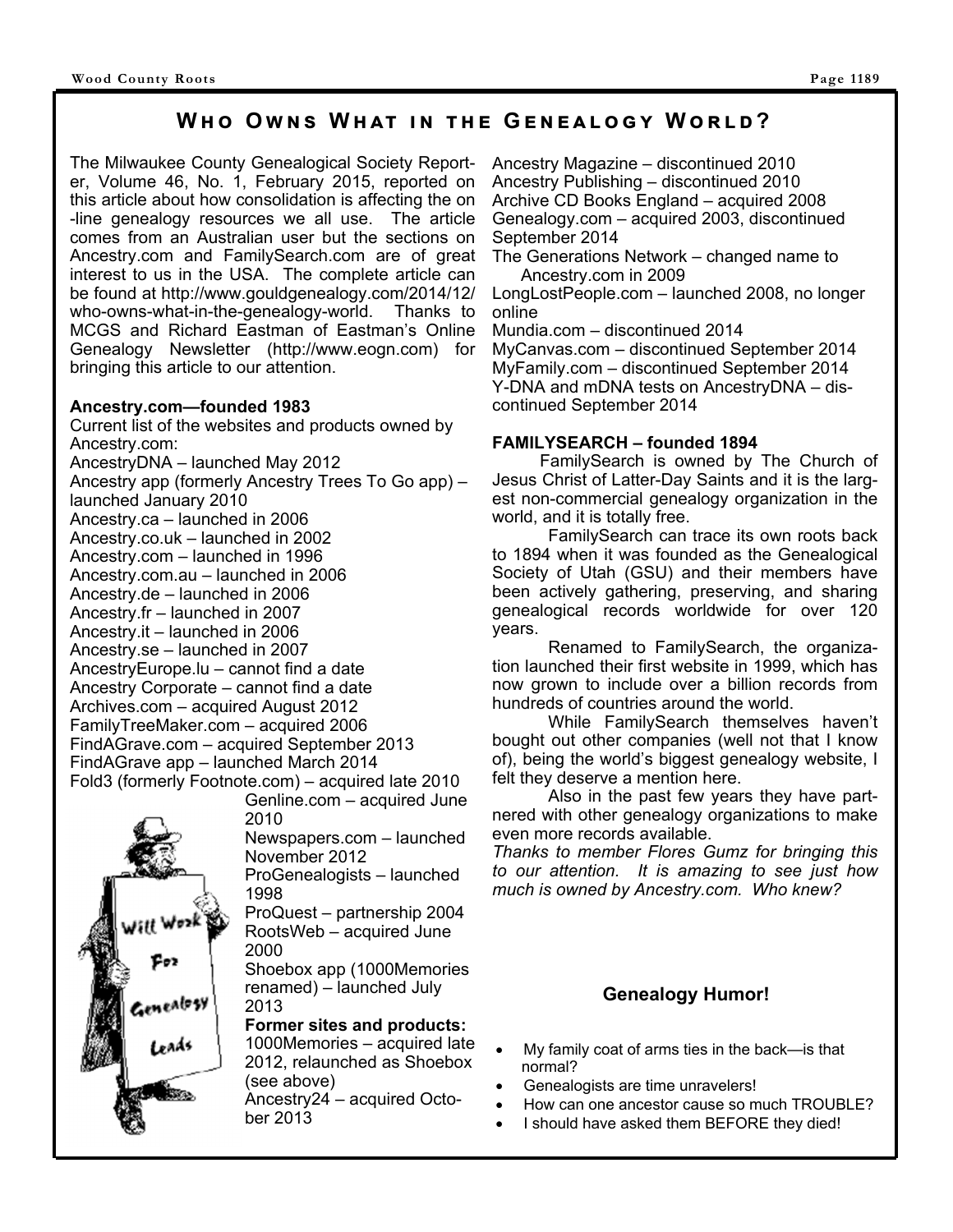# IN MEMORIAM—JACK LUKES

 It is with sadness that we report the death of another of our long-time members. Jack Lukes, 84, died on January 16. Jack was born July 16, 1930, in New Lisbon, WI, to John and Catherine (Plunkett) Lukes. Jack was employed by Consolidated Papers Inc. for 42 years, retiring in 1992.

 Jack was the founder, the charter president, and a lifetime member of the Wisconsin Rapids Aqua Skiers, as well as the first chairman of the Wisconsin Water Ski Federation. He was inducted into the Wisconsin Water Ski Federation Hall of Fame which is located at the Tommy Bartlett Water Ski Show in Wisconsin Dells. In 2010 he received the Award of Distinction presented

by the USA Water Ski Association. His photograph is on display in the USA Water Ski Hall of Fame and Museum in Polk City, Florida.

 In addition to his love of water skiing, Jack was a member of the Wood County Amateur Radio Club. He served as Emergency Coordinator of the Wood County Amateur Radio Emergency Service for 28 years. Jack also loved to ride his motorcycle (and received some cases of road rash along the way!).

 Jack is survived by his son Macen, his brother Bill (wife Jan), a nephew, a niece, and numerous grandnieces and grandnephews.

 After his retirement from the paper mill, Jack joined our Society. He was

always willing to help someone out. He worked on the lengthy project of updating the cemetery records. He helped haul the bound newspaper volumes to their current resting place in a Society member's basement.

 Jack received Century Certificates from our Society for his ancestors, Vine Wales and his wife Amanda Bailey. They arrived in Wood County in 1859. Amanda Bailey Wales later married George Lyons. She was the mother of eleven children.

 Jack's quiet smile and his readiness to help will be missed by all of us—his genealogy friends! *R.I.P. Jack!* 

# **BEV'S BRICK WALL BREAKTHROUGH, CONT'D.**

to Joe Gotz. Somehow the notation of his first wife's death had gotten lost. The church marriage record for Joe and Barbara stated that Joe's first wife was deceased. I will now try to verify her death by checking the Wood County records again, the church records, and various newspaper sources. Meanwhile, Marshfield Monument cleaned Anna's stone. It is now even brighter and easier to read. They repaired it by epoxying the pieces together, putting a metal frame on two sides, and setting them in cement to give the stone support. We lost the German verse at the bottom of the stone but that was a small price to pay for more stability for the stone.

 On Sep. 11, 2014, Marshfield Monument called me and said they had set Anna's stone next to Joe's in the cemetery. Joe's first wife Anna has now come to

rest beside Joe! How awesome! This broke down one of my brick walls in researching the Gotz family and also answered everyone's question of what happened to Anna Gotz! Thank you, Marshfield Monument!

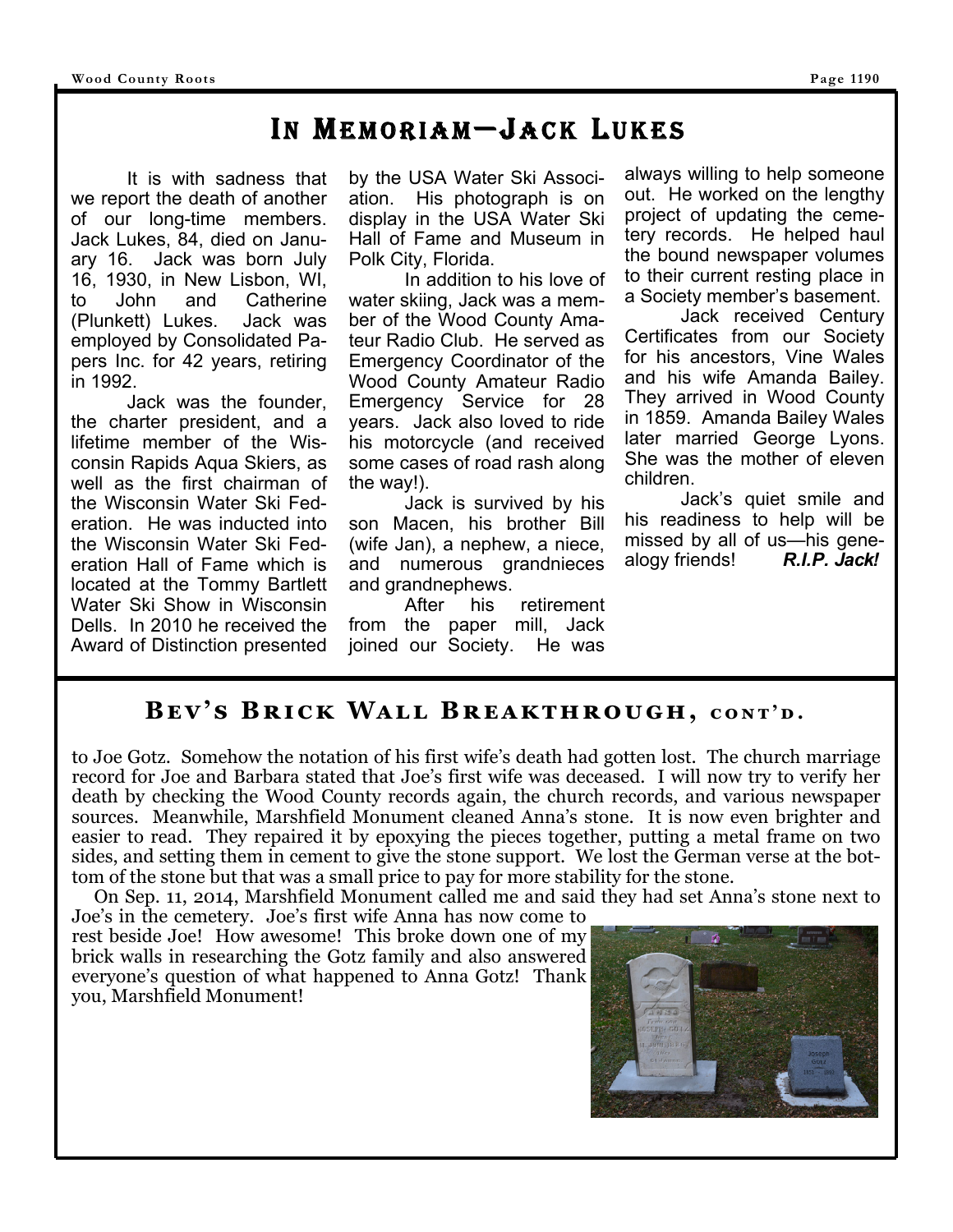#### **Page 1191**

# **CALENDAR OF EVENTS**

**10 Mar 2015 Heart O' Wisconsin Genealogical Society meeting, 6:30 p.m., McMillan Memorial Library, Wisconsin Rapids, WI.** The program will be "Roundtable Discussions" with members bringing in some of their collections that helped them find their ancestors. Program at 6:30 p.m. followed by the meeting.

**27-28 Mar 2015 Wisconsin State Genealogical Society, Gene-A-Rama, held at the Sheraton Madison at 706 John Nolen Drive, Madison, WI. Cindy Ingle from Cyndi's List** will be the main speaker, along with other speakers covering topics: A Guided Tour of Cyndi's List; Where to Find Genealogical Collections Anywhere; Maintaining an Organized Computer; German Language Resources for Genealogists in America; and Digging for Doughboys; to name a few! Check the www.wsgs.org web site for more details and to register .

**14 Apr 2015 Heart O' Wisconsin Genealogical Society meeting, 6:30 p.m., McMillan Memorial Library, Wisconsin Rapids, WI.** Member Tina Krummel will be hosting a session helping members with computer problems. Meeting will follow the program.

**02 May 2015 Wausau Family History Center Conference.** Registration is at 8:30 a.m. This conference is free but you are asked to pre-register so enough packets are made available. Many topics will be covered including Researching Military Records, Using Homestead Records, Family History for Beginners, Ancestry.com for Beginners, Czech Research, Unlocking Secrets with Old Photos, Using Timelines to Enhance Research, Pomeranian Research, etc. There will also be some Open Discussion and Question & Answer time. E-mail familyhistory.wi@gmail.com to register, listing your name and your choice of sessions.

**12 May 2015 Heart O' Wisconsin Genealogical Society meeting, 6:30 p.m., McMillan Memorial Library, Wisconsin Rapids, WI.** Program to be announced.

**13-16 May 2015 National Genealogical Society 2015 Family History Conference, St. Charles, Missouri.** "Crossroads of America" is the theme of this year's conference. Registration is now open. Get all the details and the registration form at www.ngsgenealogy.org.

**16 Jun 2015 Heart O' Wisconsin Genealogical Society Annual Cemetery Walk.**  June is traditionally our annual "cemetery walk." Sue Alft will join us with maps and charts of St. John's Lutheran Church Cemetery in Kellner, WI. More details will follow as they become available.

**16-17 Oct 2015 Fall Seminar 2015, Wisconsin State Genealogical Society.** This event will be held at the Hotel Marshfield in Marshfield, WI. The main event will be Saturday with a smaller, hands-on workshop session held on Friday. Details will be announced as they become available, or go to www.wsgs.org.

*If you're a member of WSGS, don't forget their very informative webinars which you, as a member, can access on their website at www.wsgs.org.*